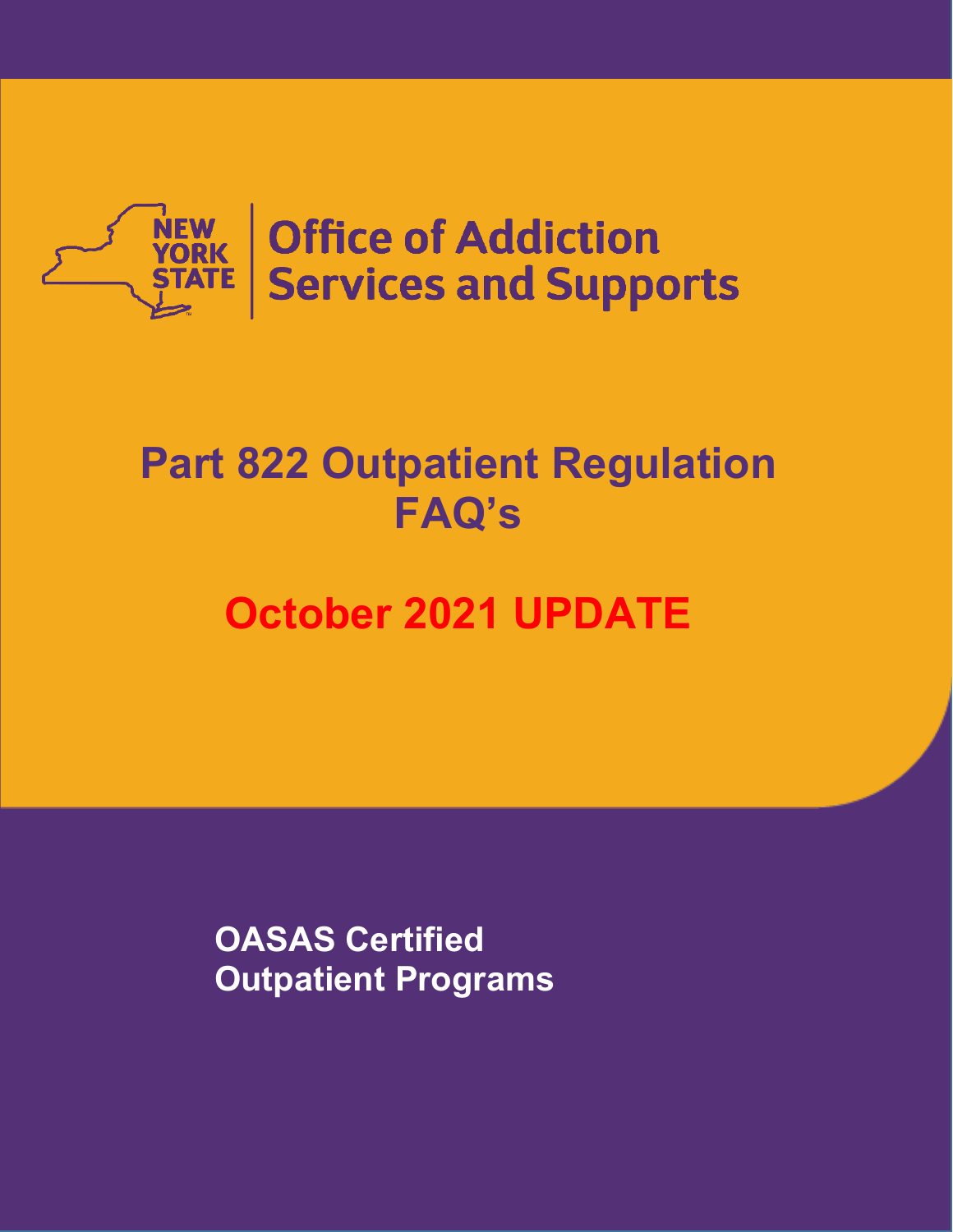## **Table of Contents**

| T.    |  |  |
|-------|--|--|
| Ш.    |  |  |
| III.  |  |  |
|       |  |  |
|       |  |  |
|       |  |  |
|       |  |  |
|       |  |  |
|       |  |  |
|       |  |  |
|       |  |  |
| IV.   |  |  |
| V.    |  |  |
|       |  |  |
|       |  |  |
| VI.   |  |  |
| VII.  |  |  |
| VIII. |  |  |

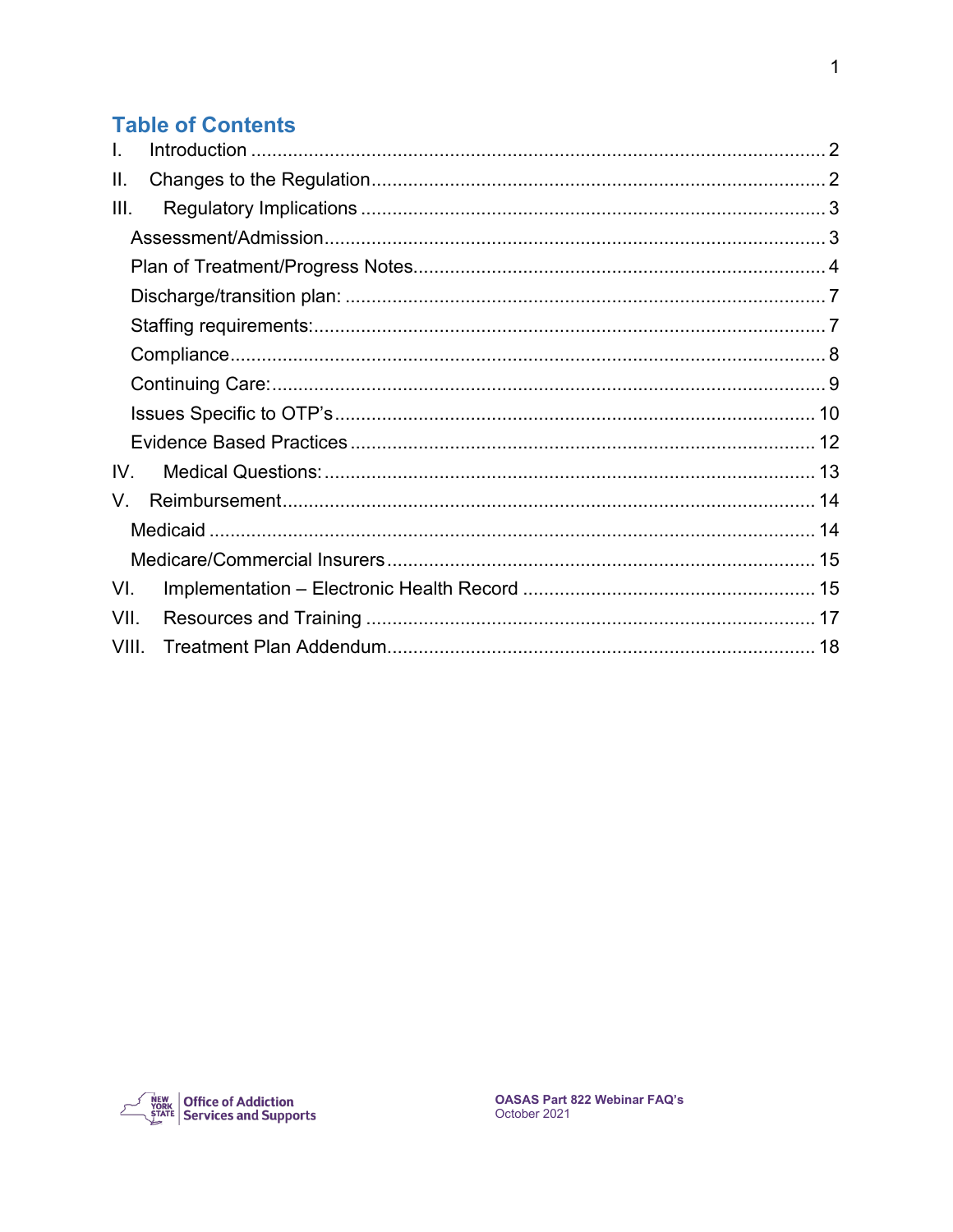# <span id="page-2-0"></span>**I. Introduction**

On **August 2, 2021**, the **[Part 822 Regulation](https://oasas.ny.gov/system/files/documents/2021/01/822_aug.pdf)**, with updates became effective. Webinars offered on January 7 and April 8, 2021 along with provider comments sent to OASAS identified areas that would benefit from further clarification. This document is focused on changes to the Part 822 Regulations and frequently asked questions.

If after reading this information you have further questions please send them to the **[Legal](mailto:oasas.sm.legal@oasas.ny.gov)** and/or **[PICM Mailbox](mailto:PICM@oasas.ny.gov)**

# <span id="page-2-1"></span>**II. Changes to the Regulation**

What are the major differences between the **Previous [Part 822 Regulations](https://oasas.ny.gov/general-service-standards-substance-use-disorder-outpatient-programs-part-822)** and the current [Part 822 Regulations?](https://oasas.ny.gov/system/files/documents/2021/01/822_aug.pdf)

#### a. **Assessment and Admission**:

- o Admission decision made by QHP working within their scope of practice, **AND**
- o Approved by the dated signature of a physician, physician's assistant, nurse practitioner, licensed psychologist, or licensed clinical social worker

#### b. **Treatment planning**:

- o Begins at first patient contact
- o No formal separate, stand-alone Treatment Plan document
- o Plan of treatment including goals, services needed, outcomes documented within progress notes.
- o Refined and/or updated on an on-going as needed basis within progress notes
- o Be reviewed and approved by the patient, responsible clinical staff person, and Clinical Supervisor
- $\circ$  Eliminates the 30, 90, 180, etc. treatment plan review requirements in lieu of updates being part of the ongoing progress note documentation.
- c. **Discharge Date** Patients lost to contact must be discharged after a period of **sixty (60) days** unless a reason to maintain the patient as identified in the patient record.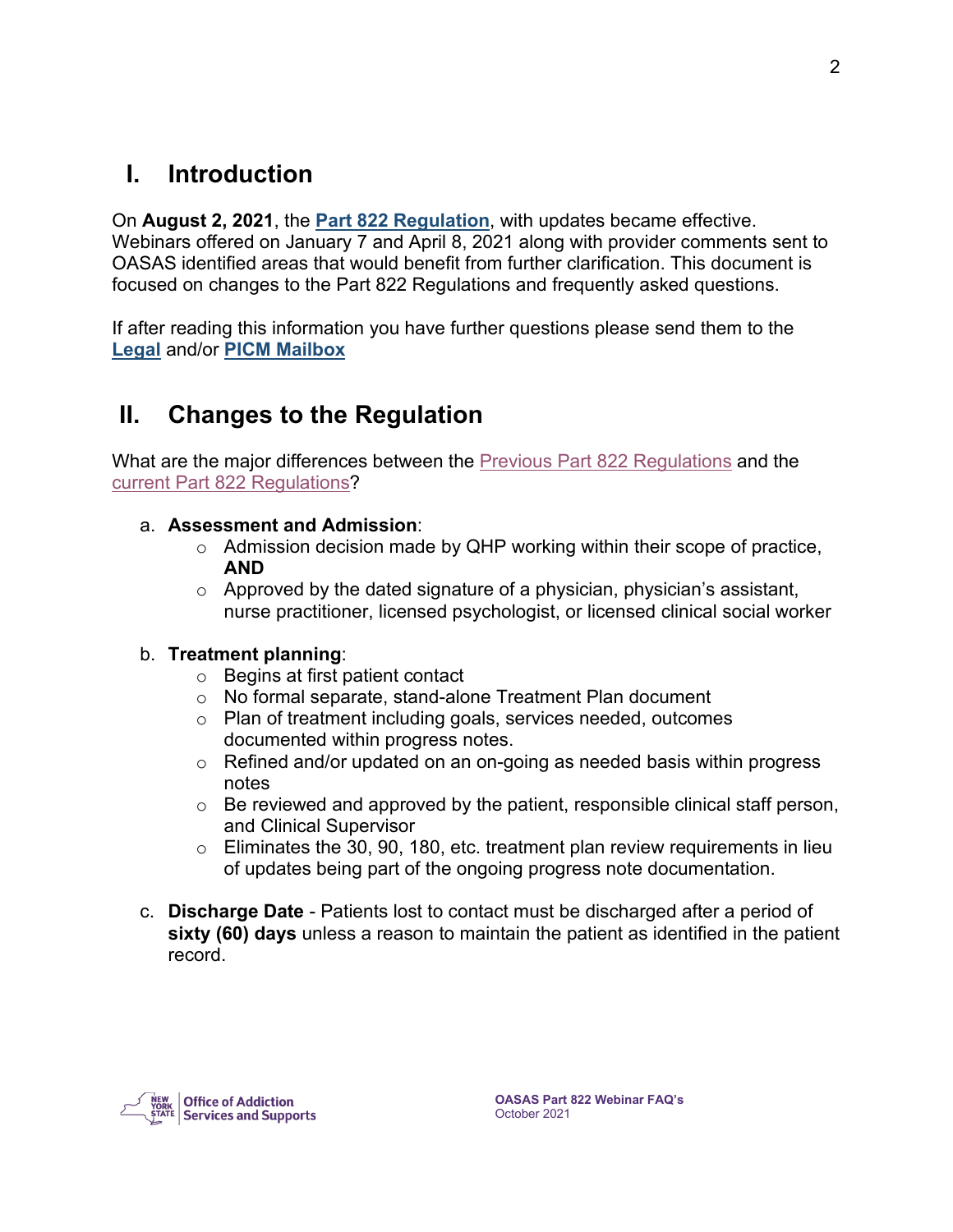#### d. **Lesbian, Gay, Bisexual, Transgender, Questioning/Queer (LGBTQ) liaison**:

- o Program must have a staff person identified for this purpose
- o Program must have policies and procedure regarding this person's role within the agency as given in **[LSB: Affirming Care for Lesbian, Gay,](https://oasas.ny.gov/affirming-care-lesbian-gay-bisexual-transgender-and-questioning-clients)  [Bisexual, Transgender and Questioning Clients](https://oasas.ny.gov/affirming-care-lesbian-gay-bisexual-transgender-and-questioning-clients)**.

# <span id="page-3-0"></span>**III. Regulatory Implications**

## <span id="page-3-1"></span>**Assessment/Admission**

#### **1. What services can be delivered prior to admission?**

The **[OASAS Medicaid APG Clinical and Billing Manua](https://www.oasas.ny.gov/ambulatory-patient-group-manual)**l identifies what services can be delivered prior to admission.

#### 2. **What determines the admission date?**

The admission date is the date of the first treatment services after the decision to admit has been signed by the QHP.

#### **3. What is the timeframe for the MD/NP/PA/LCSW/Licensed Psychologist to sign off on the admission decision?**

The regulations do not specify a timeframe for the **MD/NP/PA/LCSW/Licensed Psychologist** to confirm the diagnosis and plan of treatment. Providers should develop policies and procedures regarding their review process.

**PLEASE NOTE**: Admission and subsequent services are predicated on an addiction diagnosis. Though services can be provided prior to these signatories claiming and reimbursement may come into question during the timeframe between the decision to admit and those signatures. Providers are reminded that claim forms require a Medicaid Enrolled Practitioner in the Ordering/Referring Field for reimbursement.

#### 4. **Can the initial plan of treatment be documented in the summary section of our intake/assessment form?**

Global treatment plan goals can be documented in the summary. However, the subsequent goals and plan should be documented in the progress note for the assessment service.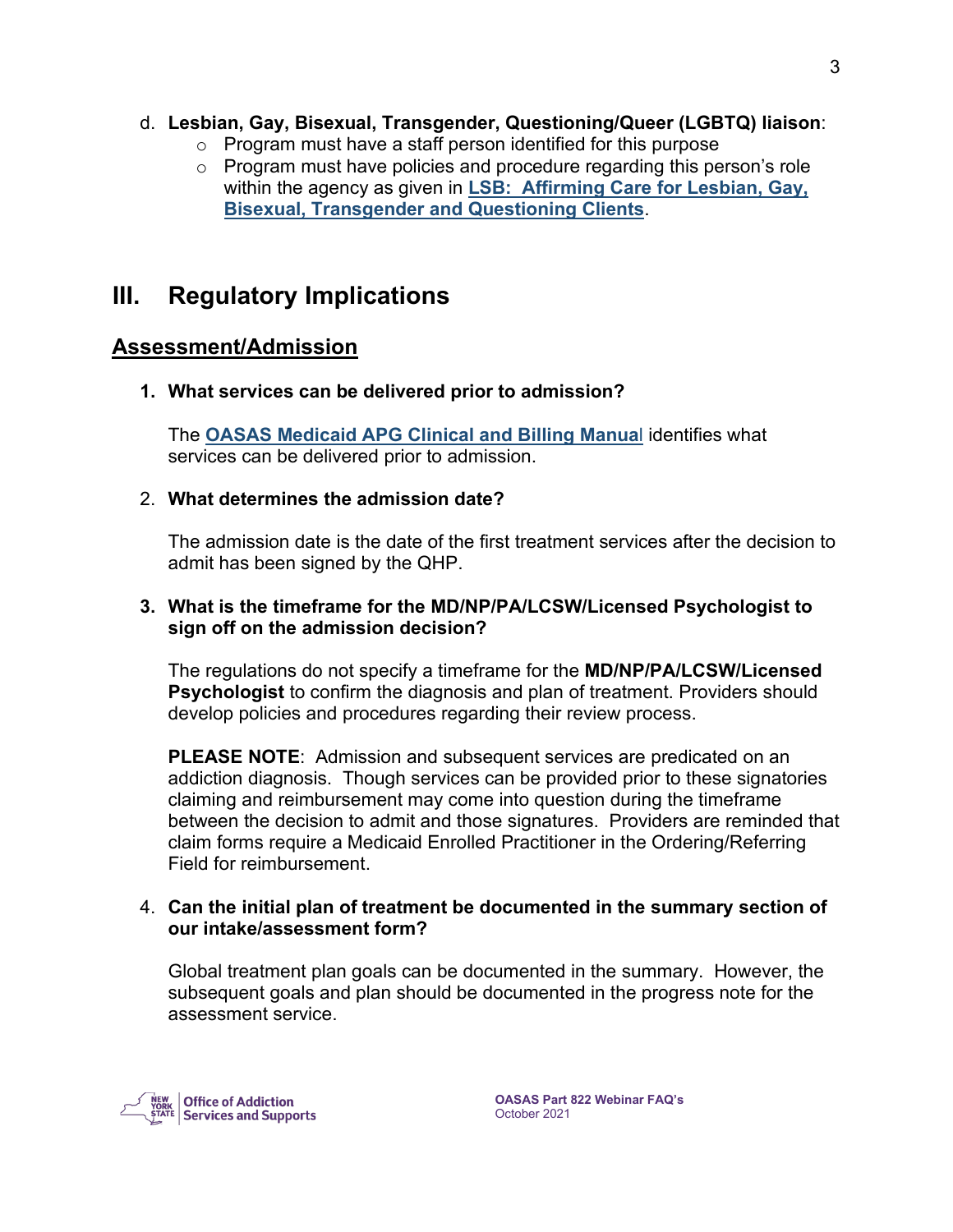#### <span id="page-4-0"></span>**Plan of Treatment/Progress Notes**

#### **1. Should the treatment plan be documented at assessment or first client meeting with the counselor.**

Treatment planning begins at the first clinical or peer contact. First visits may result in planning for more acute needs but should become more comprehensive in the pre-admission assessment process.

#### **2. How does the plan of treatment carry over from the assessment to the treatment counselor.**

The assessment identifies first step goals of engaging in treatment. The treatment counselor should review these goals with the patient at the first session and throughout the course of treatment. Establishing engagement through an individual counseling session as soon as possible after admission.

#### **3. Are SUD goals required?**

Individuals who are admitted for treatment or those seeking services typically have life issues that are being impacted by their use. These life issues, such as relationship, criminal justice, homelessness, etc. are usually what the person identifies as their pressing need(s). While the goal is the life issue the discussion and interventions will need to take into consideration what, if any, impact someone's use has on those issues.

#### **4. What about abstinence as a goal?**

Abstinence is often the focus of treatment. However, in the context of personcentered care abstinence is not required as a condition for admission or continued treatment.

When developing a plan of treatment, it's important to address the areas of need that the person identifies. During the course of treatment individuals may come to believe that they do have to abstain for their lives to improve. Some individuals may find relief from their identified areas of concern by reducing their use or even by becoming aware of how their use impacts these issues.

For those who abstinence is their goal, it's important that clinical staff work with that person to develop reasonable, attainable steps in working towards that goal. Slips, relapses need to be considered in adjusting the plan of treatment in obtaining that goal, not as being non-compliant or an automatic reason for discharge.

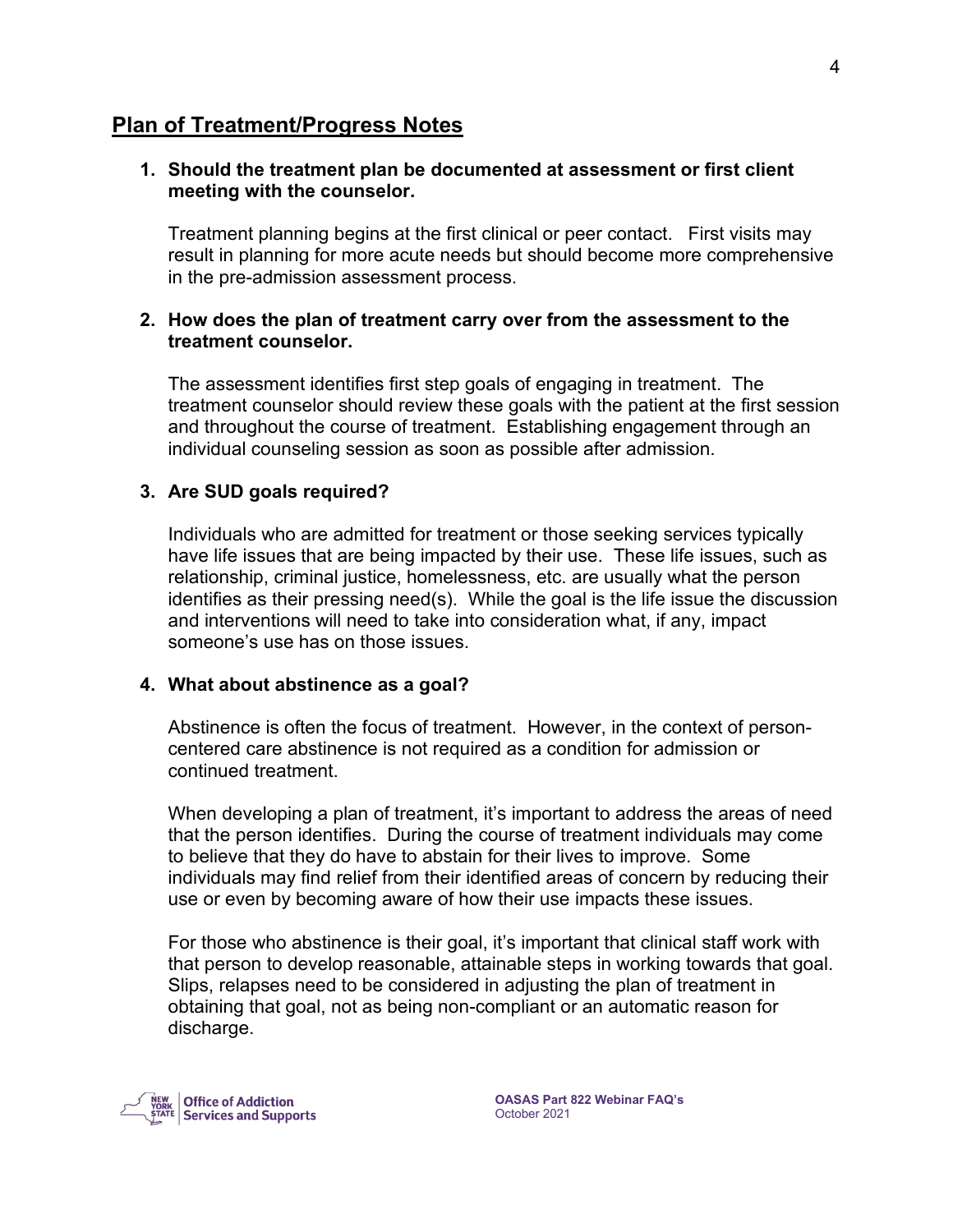In many cases a court or other mandating referral source has mandated that the individual remain abstinent. Within a person-centered framework, the choice to comply with the mandate remains with the patient and the counselor remains aligned with the person they are working with. This does not preclude reporting of progress with appropriate release of information.

#### **5. Does every progress note need to address every goal of the treatment plan or can it address one at a time?**

Only the goals discussed and worked on within the treatment service should be documented in the progress note and should be driven by the client's articulated needs expressed during the session.

#### **6. Is it only individual session notes that discuss the treatment plan or should this also be documented in group counseling notes as well?**

The plan of treatment should be documented in counseling notes for individual sessions. All other types of service, including group, should have notes that reflect the content and process of the group including individual contributions and any connection to goals and plan that are shared.

#### **7. Should the plan include specific goals and objectives?**

The plan should incorporate the client's own unique language, strengths, values, goals, and beliefs about what will work for them. Specificity regarding exclusive use of "goals" and "objectives" is not indicated. See **[Treatment Plan Addendum](#page-18-0)  [for examples](#page-18-0)**.

#### **8. What if a patient refuses to address a life area such as smoking? Do we no longer address this issue?**

Treatment planning is client driven, however, clinically discussing health issues such as tobacco and nicotine use should be documented and is consistent with good practice. It does not have to be incorporated as part of the treatment planning process, unless the client wants to work on this/these goals

#### **9. How do we document review and approval of the plan of treatment by the patient, the clinical staff member, and the clinical supervisor?**

The narrative of the progress notes should document the collaboration, discussion with the patient regarding their plan of treatment. Each progress note has to be signed by the clinical staff member who provided the service which denotes their review and approval. Providers should include the process for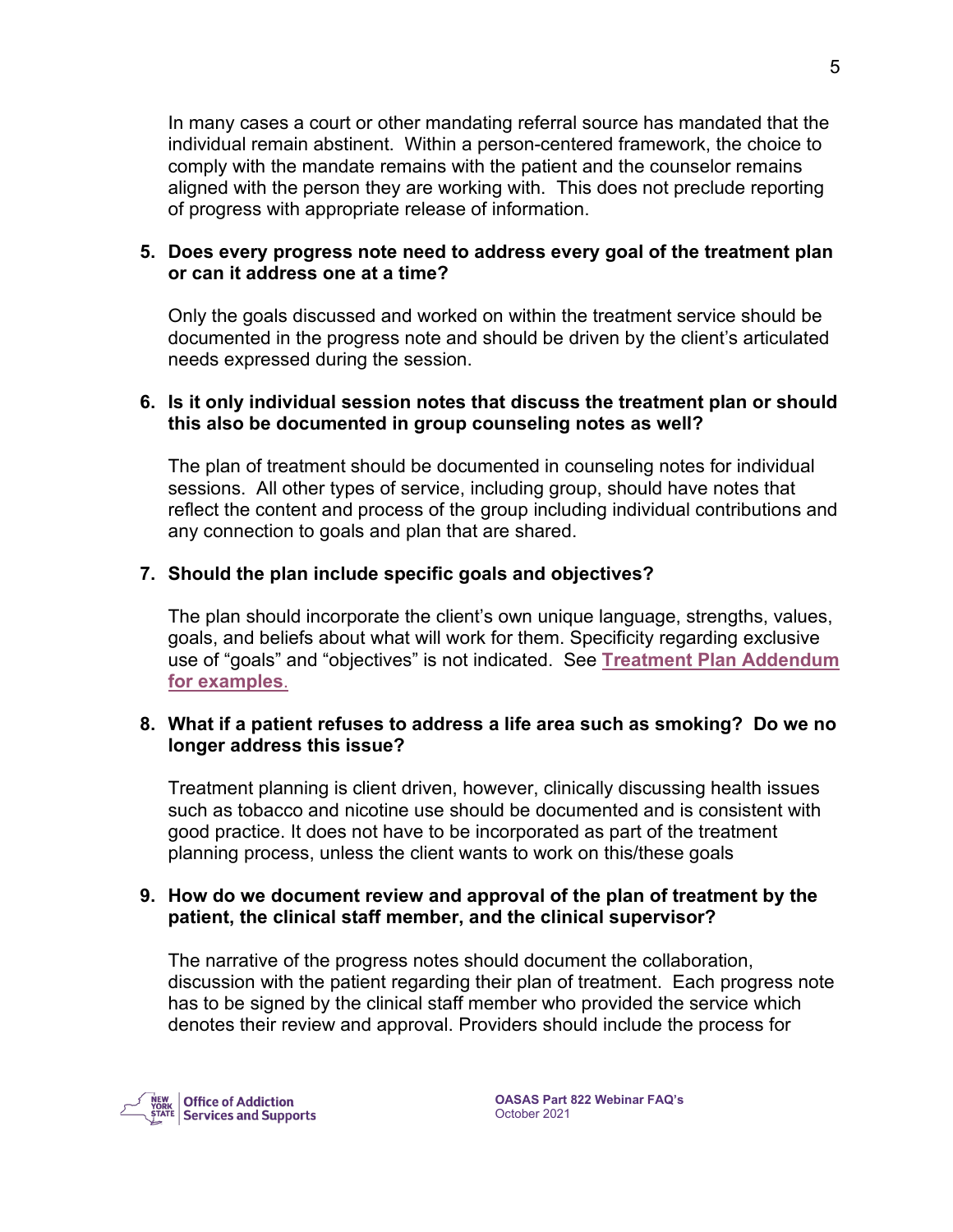clinical supervisor review and approval of treatment planning in their policies and procedures. Staff should be aware of the policy and procedures.

#### **10.With the plan of treatment being contained within the progress notes how and when will other required clinical staff members, e.g., MD, psychiatrist, etc. review and sign off on the information? Will these staff have to go back through and review the entire chart to approve?**

Once the admission decision has been reviewed and approved, the clinical supervisor will be responsible for reviewing the documentation of the primary counselor. The regulation continues to require and support the multidisciplinary team. During case conference clinicians should present any patient situation which would benefit from the input of other clinical specialist. Such a review should be documented in the case review notes.

#### **11.How are new, post-assessment goals to be addressed?**

Any updates to the patient's identified goals should be included in the progress note for the date of service where this was indicated.

#### **12.Will we be cited if we have standalone plans for other entities such as criminal justice, commercial insurers, etc.?**

Standalone treatment plans can be within the case record but do not replace the requirement to document the plan of treatment as given in the Part 822 Regulations. Providers can populate information required by other entities by the information contained in the progress note plan of treatment documentation.

#### **13.If there is a change in a goal, does the supervisor countersign the progress note to acknowledge review of the change?**

The supervisor does not need to countersign the progress note to denote the goal change. Treatment goal revisions would be reviewed in clinical supervision sessions and/or case conference.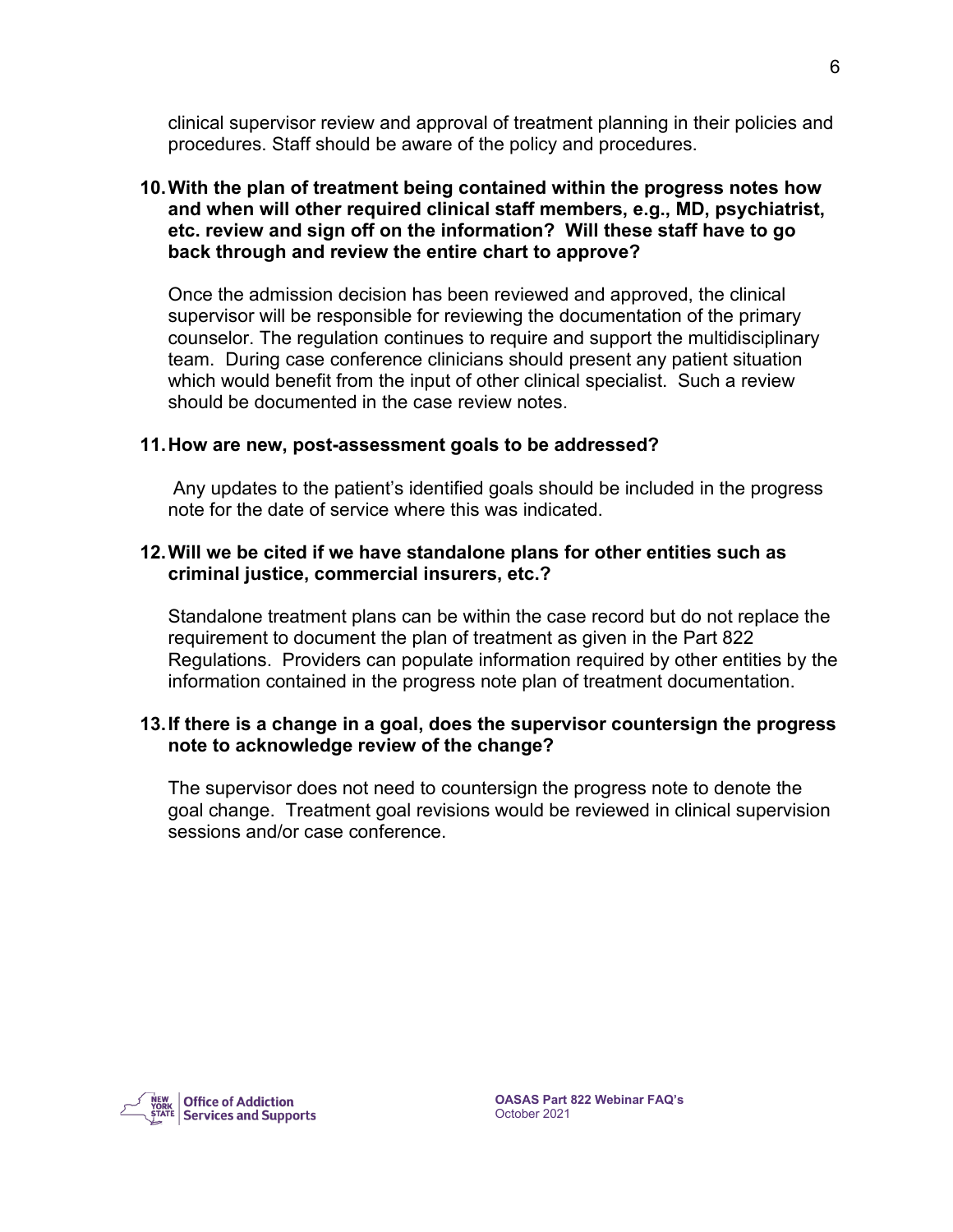#### <span id="page-7-0"></span>**Discharge/transition plan:**

#### **1. Is a discharge summary is no longer required?**

A "formal" discharge summary is not required in the new regulation. However, progress notes should contain the same information as the summary once did, e.g., course of treatment, outcomes, reason for discharge, post discharge referrals.

#### **2. What is the length of time a client must be lost to contact before they can be discharged?**

Patients lost to contact must be discharged after a period of sixty (60) days unless a reason to maintain the patient is identified in the patient record.

#### **3. How should we report on goal achievement as required on PAS45?**

Even though there will no longer be a "formal" treatment plan, goals will continue to be identified and met as documented in the progress notes. Therefore, upon discharge, the primary counselor by reviewing the ongoing report in the progress notes will be able to report on goal achievement as per the PAS-45.

#### <span id="page-7-1"></span>**Staffing requirements:**

**1. Are outpatient programs required to have a full-time peer advocate or can they be part time?** 

The certified recovery peer advocate staff person can be part-time.

#### **2. Can Peers run groups independently?**

**No**

#### **3. What is the purpose and role of the LGBTQ liaison?**

The LSB: **[Affirming Care for Lesbian, Gay, Bisexual, Transgender and](https://oasas.ny.gov/affirming-care-lesbian-gay-bisexual-transgender-and-questioning-clients)  [Questioning Clients](https://oasas.ny.gov/affirming-care-lesbian-gay-bisexual-transgender-and-questioning-clients)** gives information regarding this position.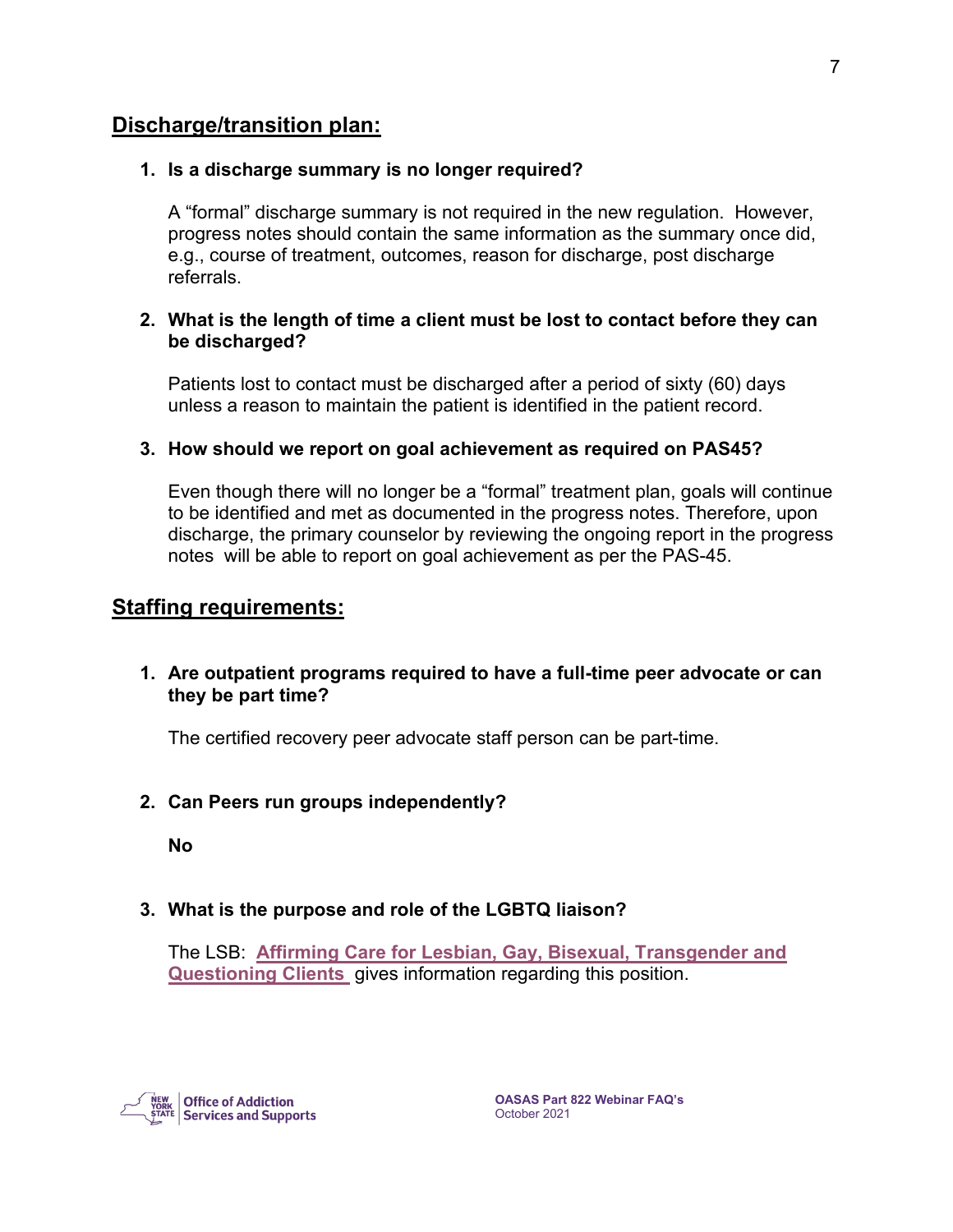#### 4. **Can any staff person be the LGBTQ liaison, i.e., peer advocates, etc.**

The regulations do not specify staff for this role. However, the staff person should meet the requirements as outlined in the **[Affirming Care for Lesbian,](https://oasas.ny.gov/affirming-care-lesbian-gay-bisexual-transgender-and-questioning-clients)  [Gay, Bisexual, Transgender and Questioning Clients LSB](https://oasas.ny.gov/affirming-care-lesbian-gay-bisexual-transgender-and-questioning-clients)**.

#### **5. What are the responsibilities and requirements of the Medical Director?**

The **[Part 800 General Service Provision Regulation](https://oasas.ny.gov/part-800)** gives full information regarding the Medical Director.

#### <span id="page-8-0"></span>**Compliance**

#### **1. Without a formal treatment plan, how will OASAS Certified Programs also certified by CARF or the Joint Commission comply with their treatment plan requirements.**

Treatment planning as well as the on-going review will be documented in the case record, therefore meeting accreditation organizations' (i.e., CARF or the Joint Commission) requirements.

#### **2. When will OASAS begin utilizing the Updated Regulation SRI for compliance audits?**

OASAS will resume reviewing Part 822 Programs in February of 2022. Provider case records should reflect that changes from the regulation effective date of August 2, 2021.

#### **3. Would there be a way for OASAS to get the OMIG audit tool to share with providers?**

OMIG protocols are posted on the OMIG website.

#### **4. If OMIG considers the treatment plan the order for treatment, what will be considered the order of treatment going forward?**

With treatment planning beginning at assessment the order will be confirmed when the MD, NP, PA, LCSW, or licensed psychologist reviews the information to approve the admission decision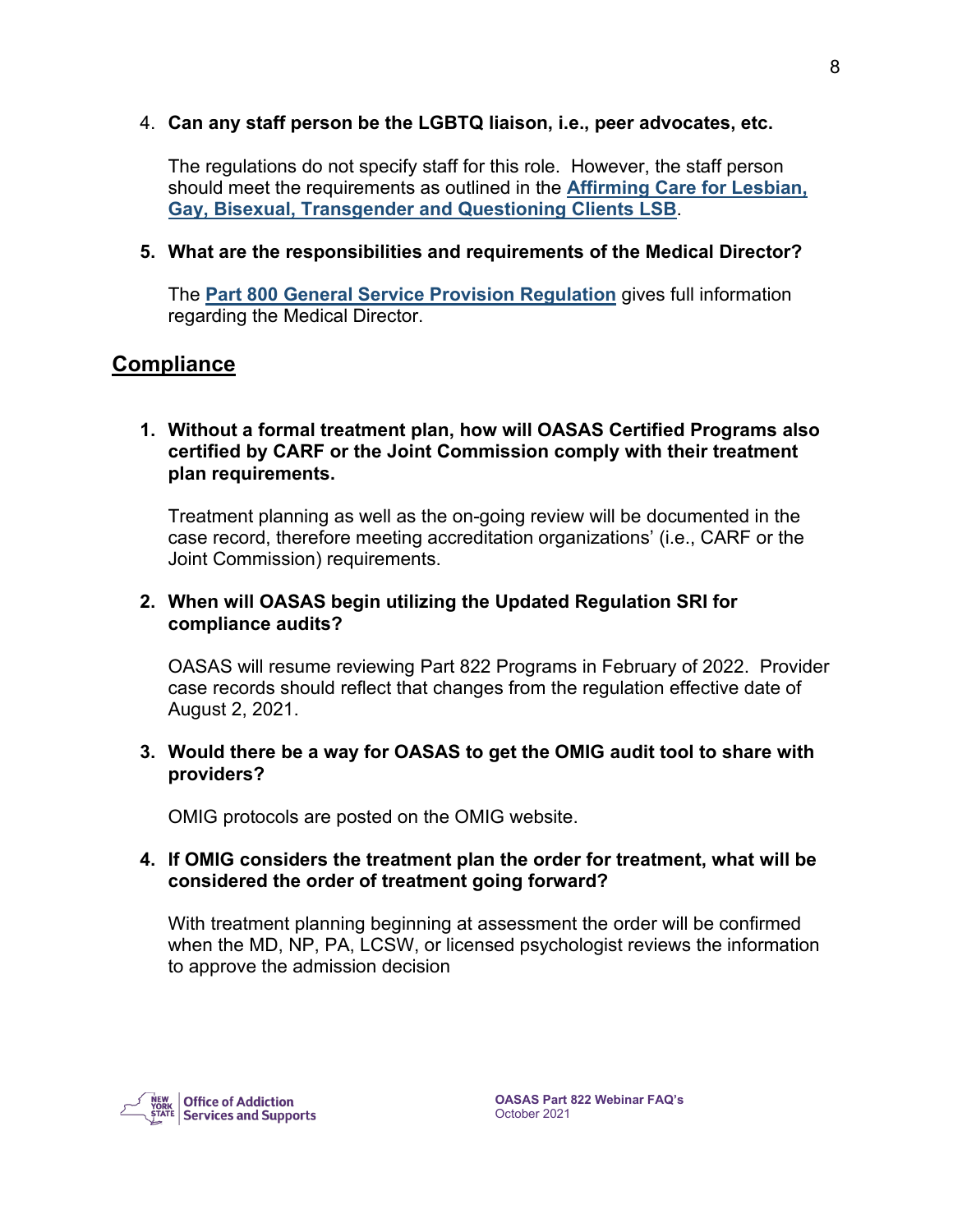#### **5. How will consistency in compliance reviews be assured with these new requirements?**

OASAS is providing internal training to OASAS staff to ensure consistent interpretation of the new regulations as well as regulatory interpretation. In addition, outreach and education will also occur with all applicable external stakeholders, e.g., insurance plans, Office of the Medicaid Inspector General (OMIG), etc. to ensure understanding and consistency in their review process(s)

#### **6. For integrated outpatient programs with OMH as the host--do we follow OASAS regulations or OMH?**

Integrated programs are required to follow the regulations of the host agency. Consult OMH for any treatment planning guidance for integrated OMH host outpatient programs. For integrated programs with an OASAS host, please see the guidance posted on the website as to how treatment planning shall be conducted.

## <span id="page-9-0"></span>**Continuing Care:**

**1. Is there a cap on the frequency of individual counseling sessions and peer support services delivered to a patient in continuing care?** 

There is no longer a hard number but people in continuing care are there for long term management of medication, or symptoms and it would not be appropriate for them to be receiving active treatment over time.

#### **2. Is there a timeframe from the discharge date where individuals can opt into Continuing Care?**

Individuals can opt into Continuing Care any time after discharge as long as they continue to meet the criteria for **[Continuing Care Services.](https://oasas.ny.gov/system/files/documents/2020/01/continuing-care.pdf)**

#### **3. Can patients in continuing care be involved in groups?**

Individuals in continuing care may receive counseling or peer services, rehabilitative support services including case management and medication management services as needed.

From a clinical perspective someone in Continuing Care would not require ongoing, regular, group counseling services to meet their continuing care plan, therefore group participation would be the exception not the rule.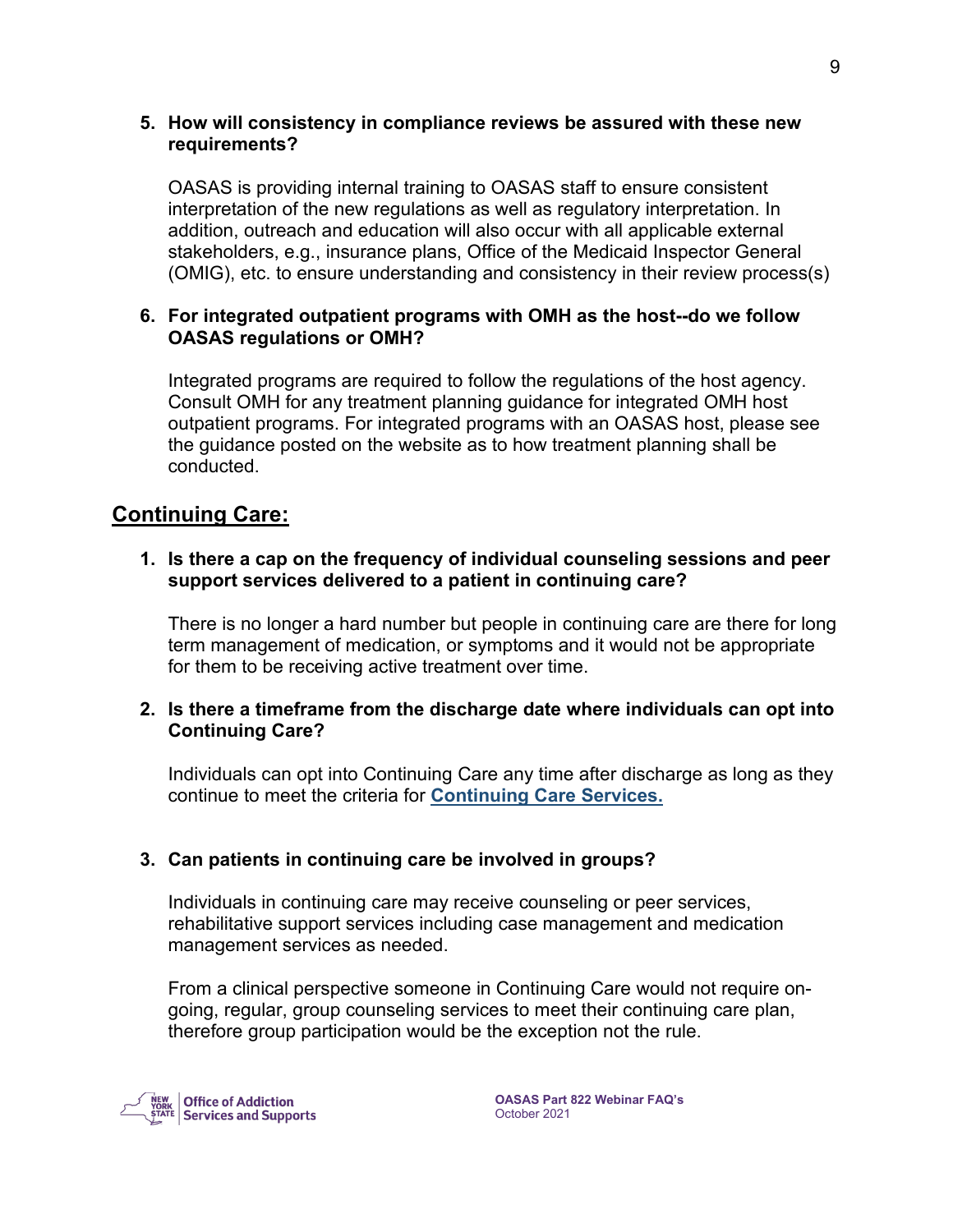#### **4. Are treatment plans required for continuing care?**

The goals and objectives for receiving Continuing Care services should be written in the progress notes, the same as for patients in active care.

#### **5. Can those discharged from OTP's be referred to Continuing Care?**

Those utilizing other than methadone addiction medications can be referred to and participate in Continuing Care. These individuals would not count towards the program's capacity.

#### 6. **What does it mean to administratively discharge to Continuing Care?**

The Part 815 Regulations require providers to develop policies and procedures to "help patients follow their treatment/recovery plan." The policies state specific standards and expectations for patient conduct and in working towards achieving goals of treatment. One option is to discharge the person to continuing care so that they stay engaged and can return to more active care when they choose to do so.

#### **7. What should we do when individuals have completed the court ordered or mandated portions of treatment but want to continue coming for sessions?**

Using the LOCADTR 3.0 providers should support the best level of care for the individual in treatment. Providers may need to work with the courts or mandating entities regarding their indicators of treatment completion. A person who seeks care to continue work on recovery goals beyond that mandated by the courts is appropriate to continue in active treatment with a plan that is individualized to their needs.

## <span id="page-10-0"></span>**Issues Specific to OTP's**

#### **1. Is the expectation for Opioid Medical Maintenance programs to provide individual counseling and treatment planning?**

All OASAS Certified Opioid Treatment Programs are required by OASAS Part 822 Regulations to provide the same services as Outpatient Clinics, i.e., individual, group counseling, etc. The provision of these services should be based on the patient's expressed needs.

**Office of Addiction**  $\frac{1}{2}$  Services and Supports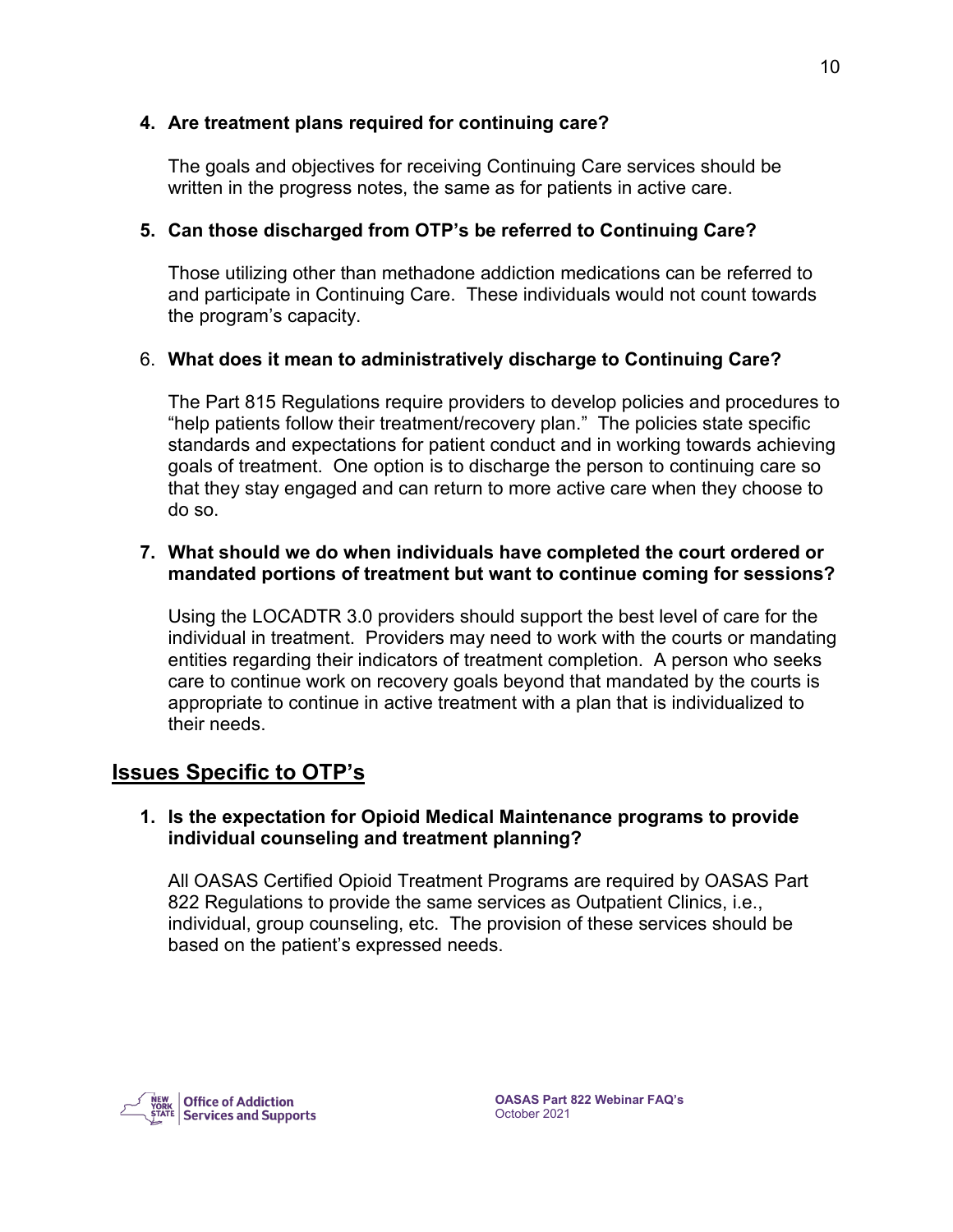#### **2. Would the OTP federal requirement for a periodic assessment be used to review the long-term treatment goals?**

Long term treatment goals are not a federal requirement, treatment planning is. The periodic assessment requirement indicated in the federal guidelines align with the new treatment planning requirements.

#### **3. In OTP's does the MD signing off on the initial physical authorizing the first dose serve as the admission decision, correct?**

Yes.

#### **4. Does the Medical Director, rather than another physician, have to review and confirm the appropriateness for take-home medication?**

Per federal regulation, the medical director is ultimately responsible for the take home policies and procedures of the OTP. Physicians working under the OTP's Medical Director will make individual patient decisions regarding take home appropriateness based on the Medical Director's clinical decision making.

#### **5. Is OASAS going to reduce/limit caseload sizes in OTPs?**

The Part 822 Regulations require that Outpatient Programs, including OTP's, have an adequate number of counselors sufficient to carry out the objectives of the program and to assure the outcomes of the program are addressed. Retention of patients in treatment and patient stability in treatment are factors to be considered when determining case size. The program should also monitor clinical staff subjective ability to manage caseload and adjust as needed.

#### **6. How do OTP's document and bill for services provided to significant others admitted into treatment?**

Documentation and billing requirements are the same for significant others as for those with an SUD being admitted into treatment. The only exception is that the LOCADTR 3.0 would not be utilized.

#### **7. Must a nurse always be present when medication is being administered in OTP?**

Federal Law requires that a nurse be present.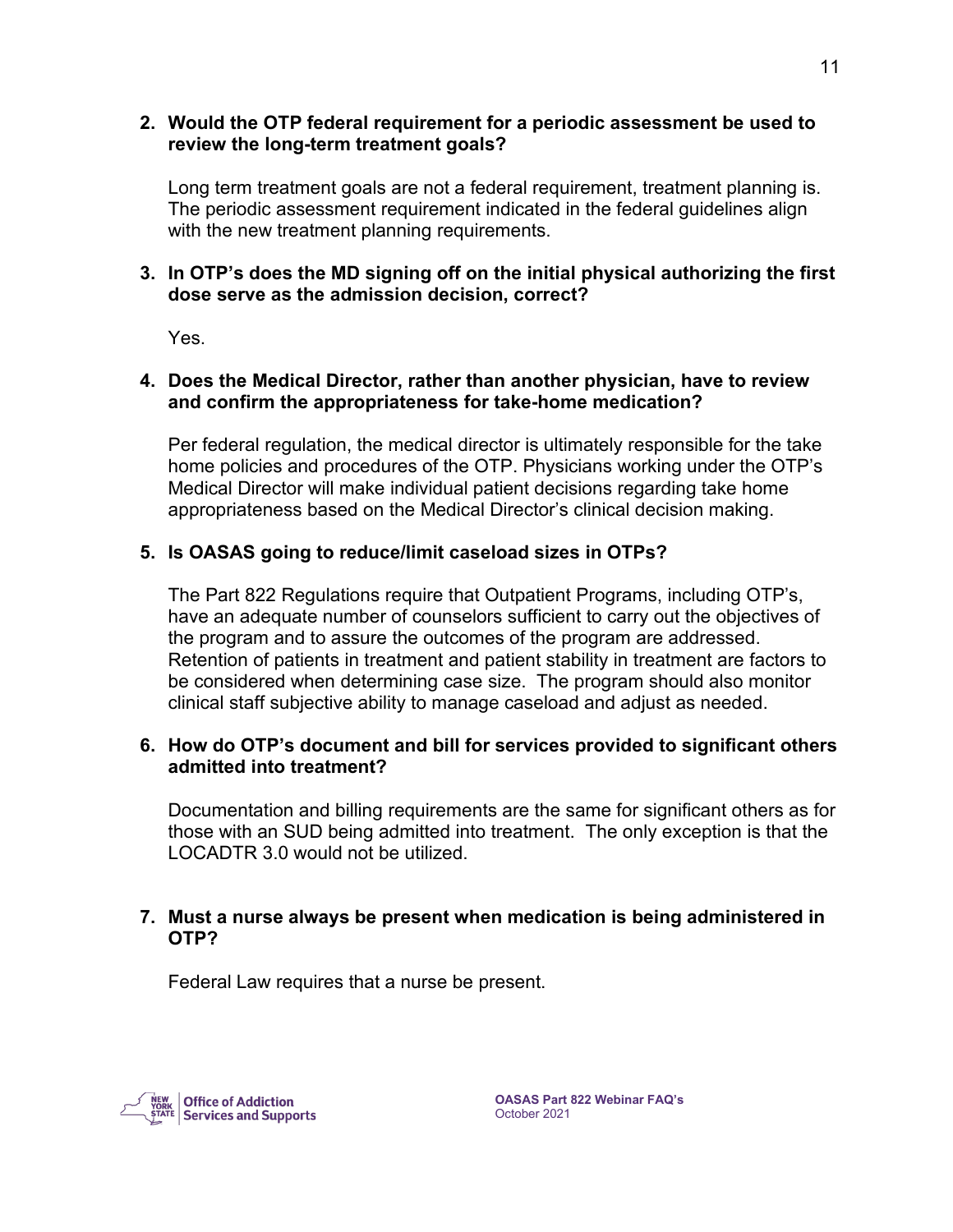#### **8. What are the requirements for a patient's readmission to treatment when it is within 3 months of discharge?**

The OTP should not repeat admission procedures, nor need to repeat a medical and laboratory examination, unless the patient received a medical / laboratory examination within the previous year, PROVIDED that… the patient's prior medical records must be combined with the new medical records within thirty days of the patient's readmission.

#### **9. Is there a time requirement for Physical exam upon admission into an OTP?**

A comprehensive physical examination must be completed within fourteen days, or otherwise in accordance with federal rules.

#### **10.Can an individual who is admitted into an OTP also receive services at a separate Outpatient Clinic?**

It is expected that an OTP should be able to address all needed services. Only in special circumstances should an OTP patient be referred to an outpatient clinic service.

#### **11.Are OTPs going to continue the 28-day regular take home schedule for patients who maintain compliance and abstinence for 2+ years?**

Yes.

## <span id="page-12-0"></span>**Evidence Based Practices**

#### **1. Intensive Outpatient Services (IOS) definition states program must offer DBT and other evidence based practices. Does that mean we must have someone who is certified in DBT on clinical staff?**

The definition at Part 822.5(p) requires provision of identified EBPs as appropriate and other EBPs as proven effective in meeting patient needs. If a program is utilizing an EBP for providing services the expectation is that the staff providing are appropriately trained and supervised in the practice.

#### **2. What do you consider as staff that can implement DBT? Does this mean that they have a full DBT certification, a certain number of DBT training hours, etc.?**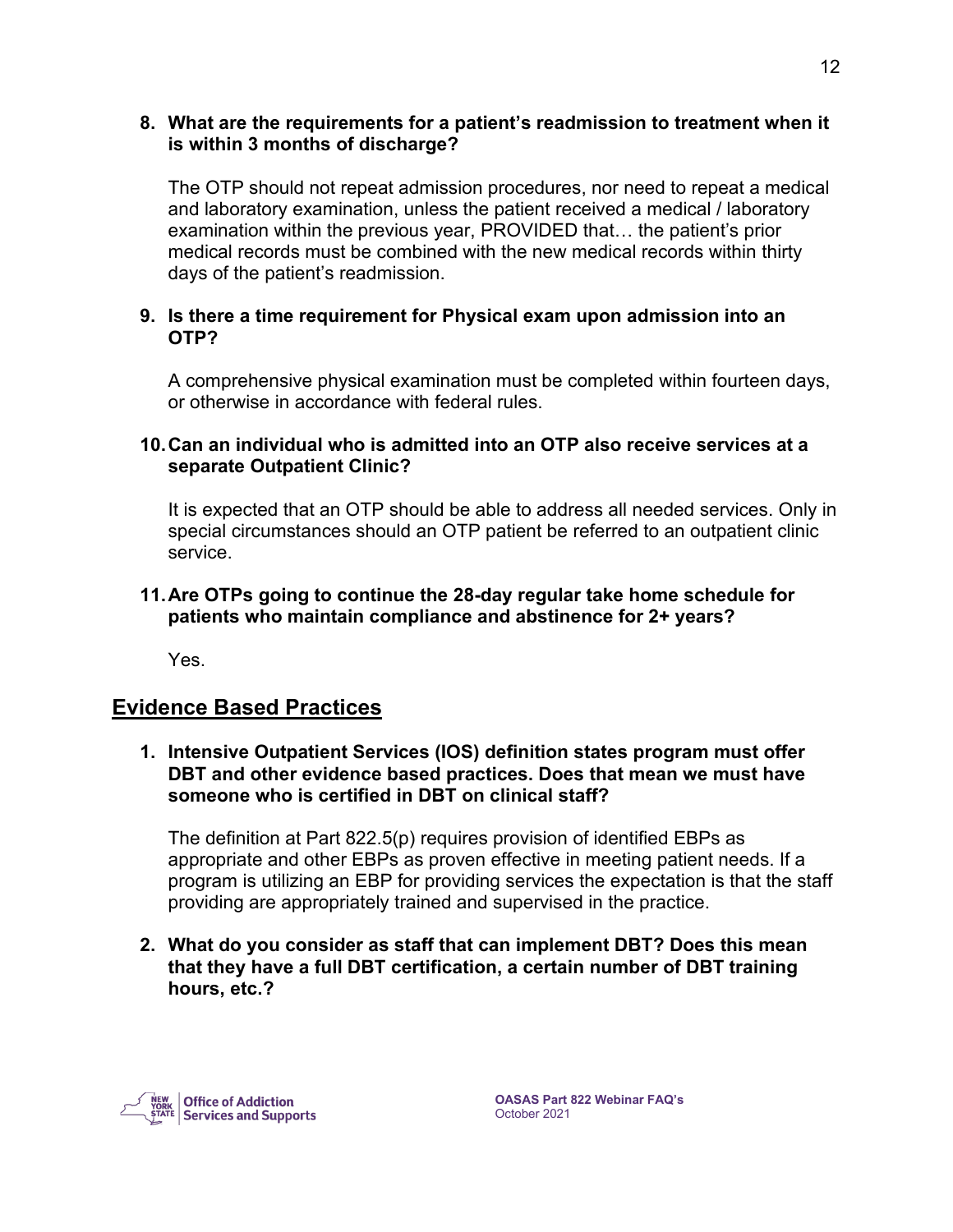DBT is an example of an EBP. It is always best to have certification when providing an evidence based practice, but counselors may have training and use specific techniques or skills from that training.

#### **3. Will there be additional training on evidenced based services for working with co-occurring conditions and other fragile populations?**

OASAS continues to provide resources for working with specific populations or treatment issues. Providers can find these resources on the OASAS Website on the **[Treatment and Clinical Support Page](https://oasas.ny.gov/providers/clinical-support)** and the **[Professional Training](https://oasas.ny.gov/training)  [Page](https://oasas.ny.gov/training)**.

# <span id="page-13-0"></span>**IV. Medical Questions:**

#### **1. The OASAS Medical Director in July 2019 stated "MOUD services must be offered to clients regardless of their ability or willingness to engage in psychosocial treatment." How does that fit in with the new regulations?**

Providers are required to offer MOUD services, but the patient is not required to accept MOUD. MOUD should be offered more than once to patients and a declination of services should be explored with the patient. Patients can internalize external stigma regarding MOUD that can impact their decision to accept MOUD. Patients may change their position on MOUD during the course of treatment. It is imperative to discuss clearly with patients the benefits of MOUD, including a decreased risk of mortality due to overdose when on MOUD with methadone or buprenorphine. Patients do drive their plan of treatment, but this should be after a robust discussion of the risks and benefits of MOUD. Clinical staff can, when appropriate, reflect back to patients how their current needs are affected by other circumstances.

#### 2. **What is the new psychiatric visit tool?**

The **[OASAS Guidance For Mental Health Screening](https://oasas.ny.gov/system/files/documents/2020/10/mental-health-screening-guidance.pdf)** provides information on this topic.

**3. Where can we locate mental health screenings acceptable to OASAS?**

**The [OASAS Guidance on Mental Health Screening](https://oasas.ny.gov/system/files/documents/2020/10/mental-health-screening-guidance.pdf)** provides this information.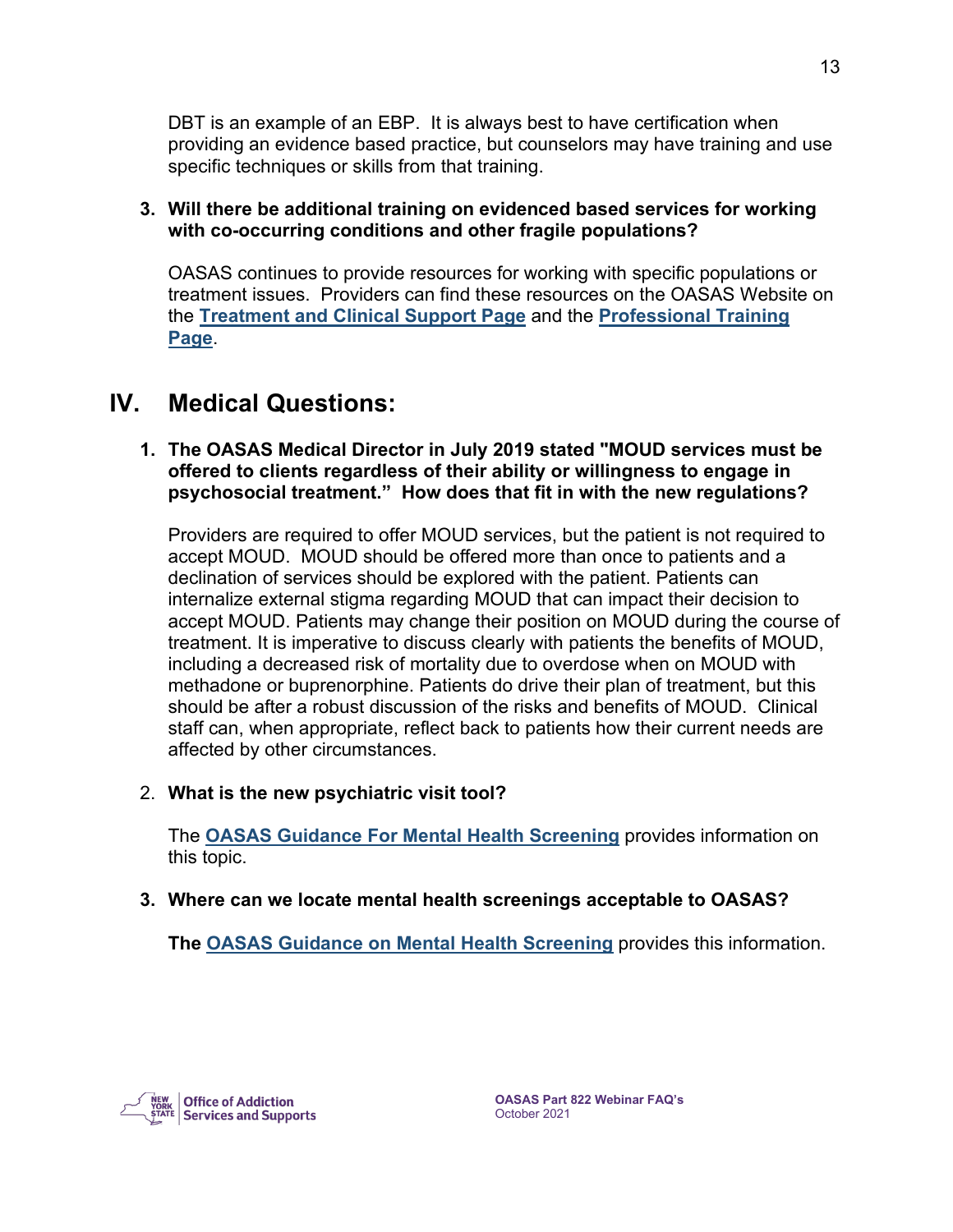#### **4. Is the mini mental status still going to be required if patient sees the psychiatrist?**

The use of the MMS is twofold, first, to establish a baseline mental status to identify patient immediate needs, and second, for on-going monitoring of the efficacy of treatment providing in resolving these needs.

#### **5. Which patients are appropriate for opioid overdose prevention education and medication upon discharge.**

Everyone, unless there is a clinical reason not to (e.g., person definitely only uses alcohol and/or cannabis), which should be documented in the patient record.

#### **6. What is the time frame for completing a medical assessment upon admission (it was prior to the development of the treatment plan)?**

As soon as is needed to deliver the services the person needs. So, if MAT on the first visit, the medical assessment should be started (but not necessarily completed) after that visit.

#### **7. Is OASAS providing any additional guidance on clinical use of toxicology testing.**

Additional guidance is forthcoming as soon as we work out a few lingering but critical issues.

# <span id="page-14-0"></span>**V. Reimbursement**

### <span id="page-14-1"></span>**Medicaid**

#### **1. Does Medicaid fee for service still require the initial treatment plan to be due within 30 days like OMH?**

No. OASAS services are provided under the rehabilitation model (rather than the clinic model that OMH currently operates under) per CMS rules which allows for more flexibility in treatment planning.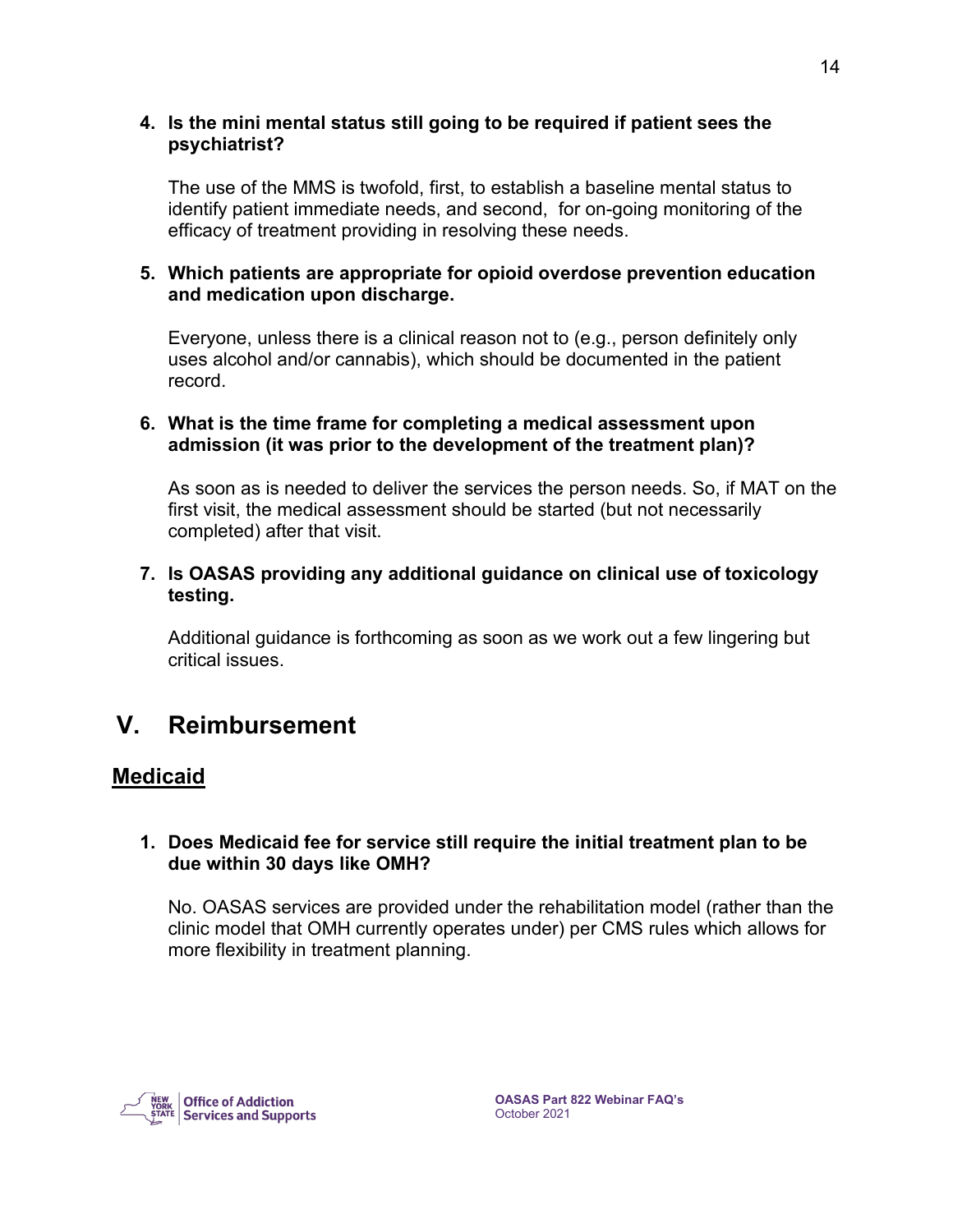#### **2. ["Guidance for the Implementation of Coverage and Utilization Review](https://oasas.ny.gov/providers/insurance-coverage-and-implementation-guidance)  [Changes Pursuant to Chapter 57 of the Laws of 2019"](https://oasas.ny.gov/providers/insurance-coverage-and-implementation-guidance) included as Appendix B an "INITIAL NOTIFICATION and TREATMENT PLAN" for payors. How will this be handled going forward?**

Appendix B includes the initial goals and should be consistent with the goals identified in assessment and/or progress notes.

#### **3. Will claims be denied by MCO's if there is no licensed signature on the admission decision?**

No. Services may be provided before the formal admission process is complete. The signatures required should be obtained in accordance with guidance issued by OASAS.

#### **4. In the definitions section, services are no longer required to be "face-toface", is this to emphasize the allowance of telehealth services more clearly?**

Yes. Service categories are being removed from the Part 830 regulation allowing for provision of any service to be delivered via telehealth provided it is otherwise permissible (i.e., meets clinical requirements, may be delivered via telehealth, delivered by appropriate staff, etc.).

### <span id="page-15-0"></span>**Medicare/Commercial Insurers**

#### **1. Medicare and some Commercial Insurers require a formal treatment plan, how will this work with the new regulations?**

Treatment planning has itself not been eliminated. The treatment plan still exists but now it's held in progress notes not a separate plan. Providers can use Appendix B Initial Notification and Treatment Plan, found in the **[Insurance Law](https://oasas.ny.gov/system/files/documents/2020/01/insurance-law-guidance.pdf)  [Guidance of 2019](https://oasas.ny.gov/system/files/documents/2020/01/insurance-law-guidance.pdf)** to inform insurers of the treatment plan based on information in the progress notes.

# <span id="page-15-1"></span>**VI. Implementation – Electronic Health Record**

#### **1. What is the implementation date of the new Part 822 Regulations?**

The updated regulations become effective August 2, 2021.

**Office of Addiction**  $\frac{1}{2}$  Services and Supports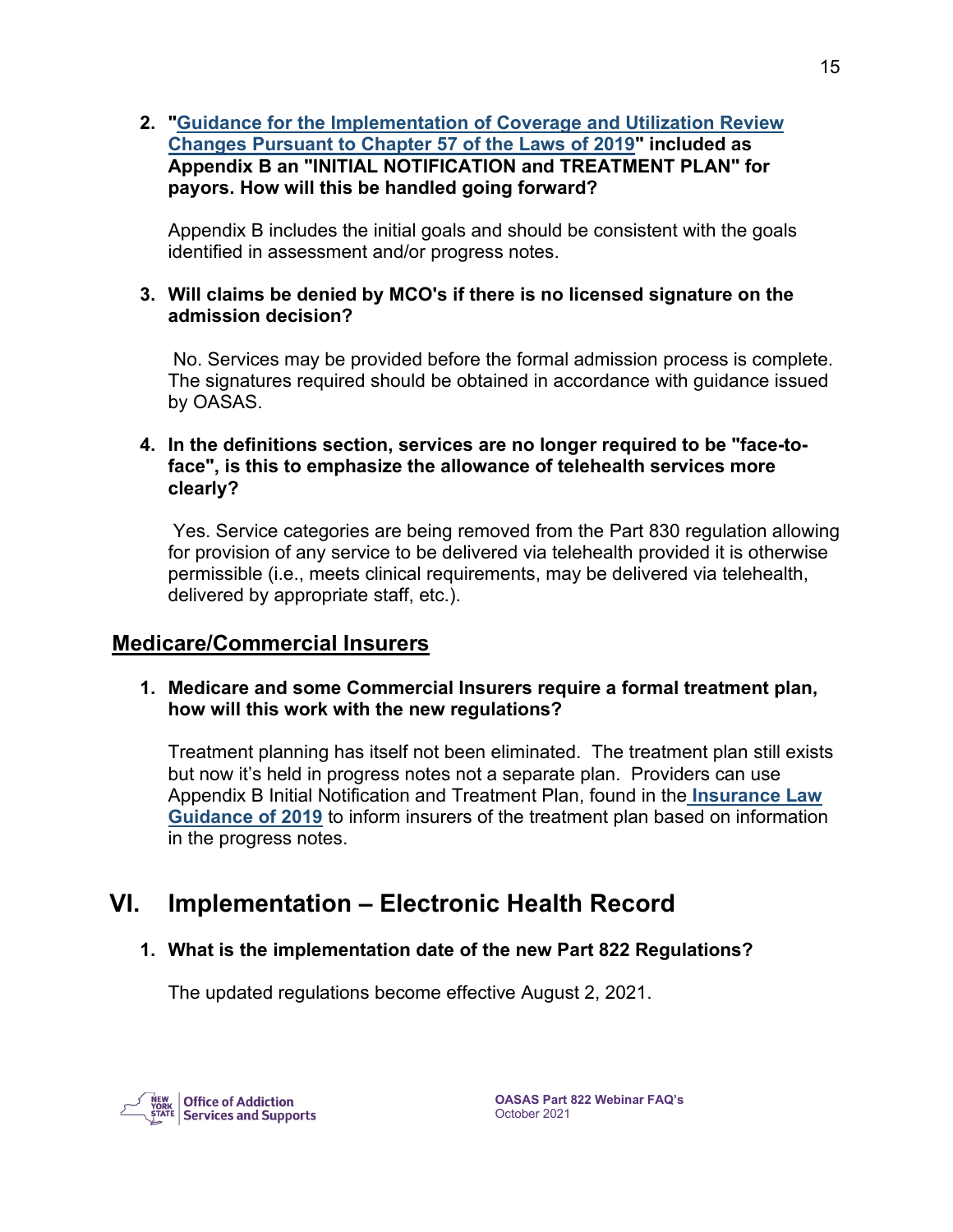#### **2. Did OASAS provide written guidance to EHR vendors that can be shared with providers.**

No specific written guidance was issued to EHR vendors. However, vendors were provided with the updated regulation and an opportunity to ask questions. Providers should consult with their EHR vendor for any additional information.

#### 3. **Will there be funding available for EHR modification costs?**

OASAS is not providing any funding to offset the cost of EHR modification. However, many vendor contracts include provisions regarding changes required by regulation which allows for those changes without charge. Providers should consult with their own counsel and check with their EHR vendors on the provisions of their contract.

#### **4. When will the EHRs will be required to come into compliance? Is there a way for OASAS to monitor/enforce compliance with EHR vendors?**

The new Part 822 Regulations become effective on August 2, 2021. All documentation must reflect regulatory requirements as of this date. Providers should consult with their own counsel and their contract for compliance and enforcement.

#### **5. Which EHR vendors has OASAS reached out to?**

OASAS had held a few forums to discuss the regulatory changes with the most widely used EHR vendors. The following vendors accepted the meeting invitation to OASAS's January 7, 2020 Vendor Meeting on Part 822 Regulatory Changes:

- 10e11
- Foothold Technology
- Cerner
- Accumedic
- Millin Medical
- IMA Systems
- Athena Health

#### **6. Who should EHR companies reach out to if they are not currently receiving this information?**

[PICM@oasas.ny.gov](mailto:PICM@oasas.ny.gov)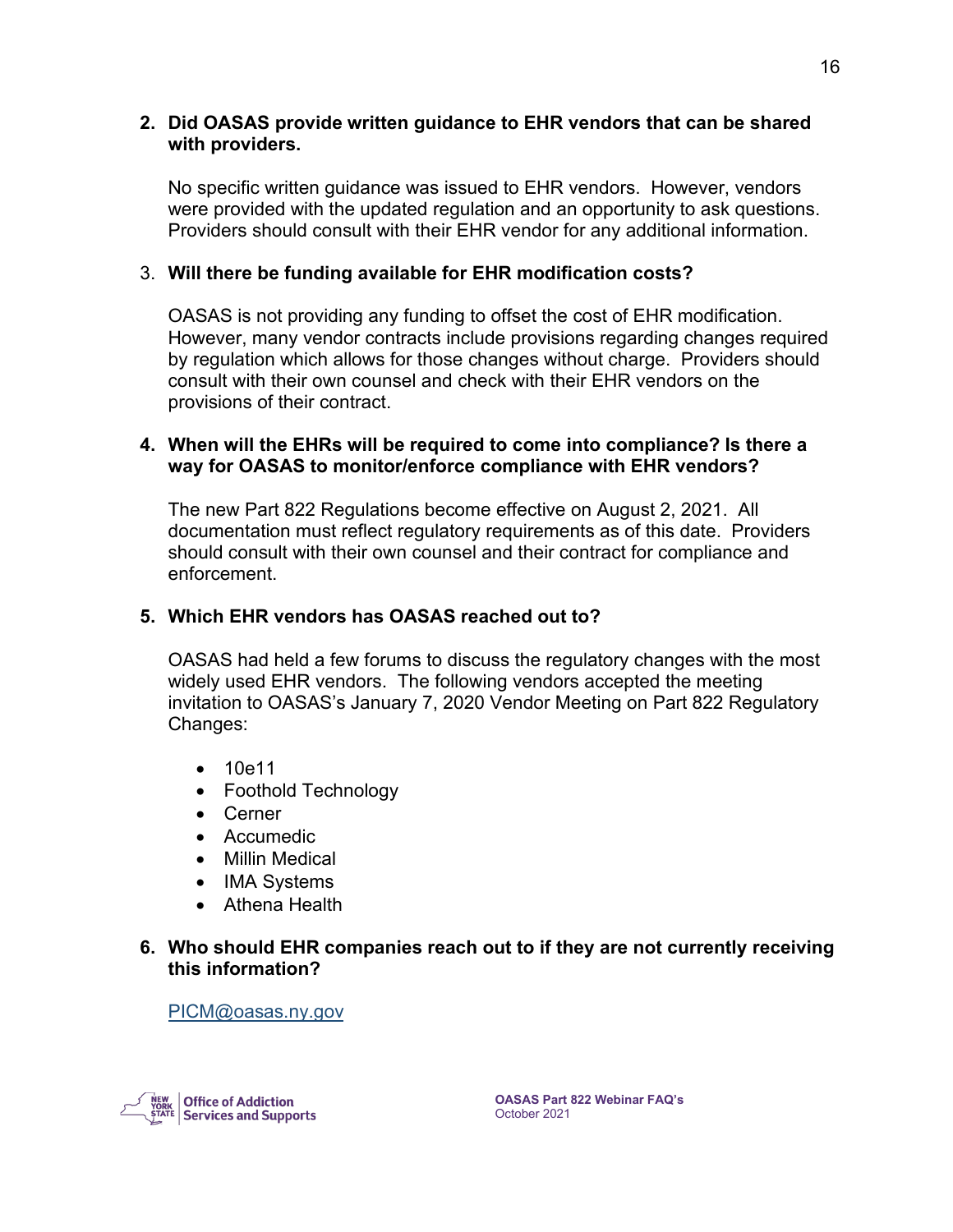**7. Will we be expected to change all language in the EHR and our current program policies and procedures such as no more "treatment plan" but treatment recovery plan, no discharge but transition planning?**

Policies and Procedures, as well as documentation, will need to be updated to reflect the new treatment planning regulatory requirements.

#### **8. Do progress notes need to be written in a Data, Assessment, Plan (DAP) Note? Or can we create a note that contains the data of the session, the mental status exam, and the treatment plan as the plan?**

DAP or SOAP notes are a couple of examples of standardized progress note documentation. However, providers can and should develop documentation practices which are most useful to them while reflecting the regulatory requirements.

# <span id="page-17-0"></span>**VII. Resources and Training**

**1. What training and guidance will be provided to assist in implementing the new Part 822 Regulations?**

The following will be offered:

- Technical Assistance in on-going plans of treatment and documentation
- **[Updates to Part 822 Outpatient Programs](https://oasas.ny.gov/learning-thursday-regulatory-updates-part-822-outpatient-programs)**,
- **[Early Treatment Engagement Using Person Centered Care](https://oasas.ny.gov/training/clinical-support)**,
- **[Part 822 Regulations Discussion and Q+A Session](https://oasas.ny.gov/new-part-822-regulations-discussion-and-qa-session)**, 1/27/21
- **[Overview of Part 822 Regulation Q&A](https://oasas.ny.gov/legal/overview-part-822-regulation)**, 4/14/2021

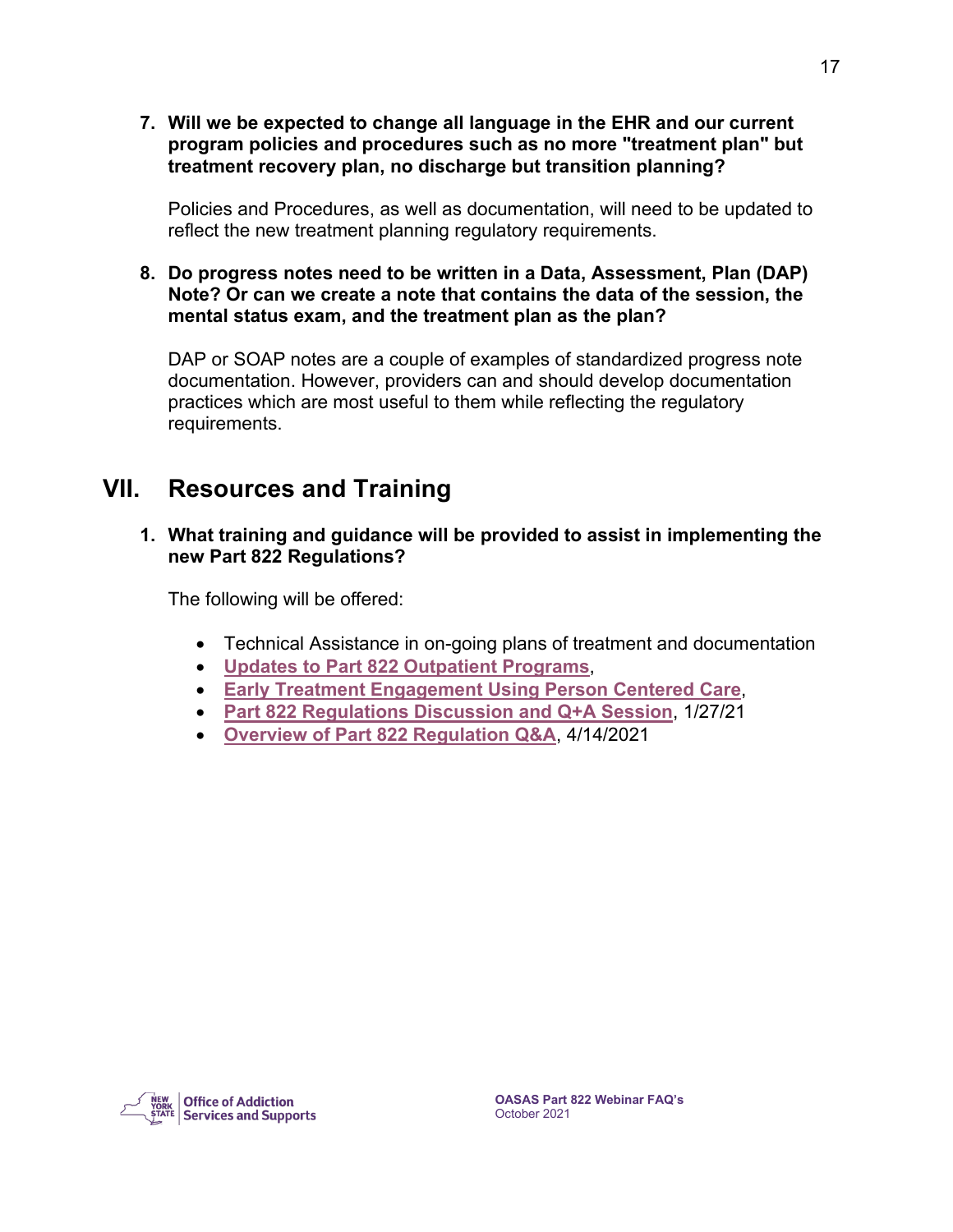# <span id="page-18-0"></span>**VIII. Treatment Plan Addendum**

The following are examples of treatment planning within the updated Part 822 Regulations:

## **A.H**

A.H attended session and reports that he forgot to journal urges to use over the past week but was a little more aware of them. He reports thinking that they are less intense as he has increased frequency of contact with his parents and with his daughter who he took out for ice cream.

He needed to cancel a meeting with the peer who he was scheduled to see but is still committed to meeting the peer as he continues to think this will be helpful.

He reports that things are going well and according to the plan – his cannabis use has decreased to " a couple times" per week and he did not drink alcohol at all.

He thinks the journaling will help but he rarely has his phone on him. The counselor gave him a small notebook to carry in his pocket to see if that would help.

**Plan**:

- A.H will log urges to use with the intensity rating, how he felt and whether he used or not to increase his awareness and learn ways to add time for more choice about whether to use.
- A.H will call the peer on Wednesday in order to build some sober supports.
- A.H will continue to spend time with family to rebuild relationships and support his goal of having better relationships with them.

## **D.K.**

D.K attended session and reports that she is feeling stressed and upset with herself because she missed the last session. She is worried that she will be "in trouble" with drug court.

She states that she is also worried that she will test positive on toxicology because she "slipped up" and used with some friends who were in town.

Counselor redirected to ask about anything that had gone well and D.K had several examples of setting limits with others so that she could focus on school, a positive evaluation at work, and several times when she wanted to use cocaine with a couple friends that she declined.